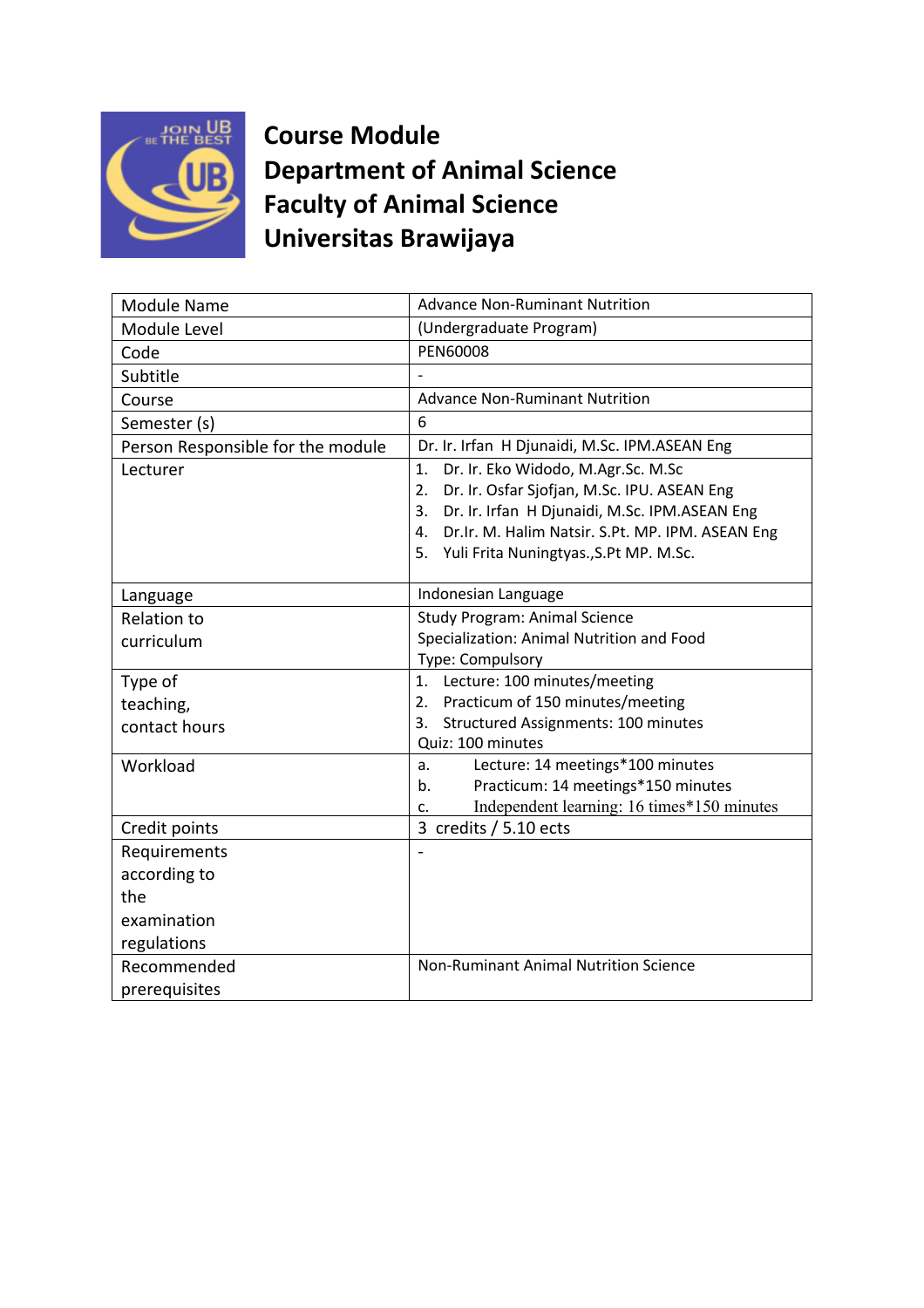| Module                                          | ILO:                                                                                                                                                                                                                                                                                                                                                                                                                                                                                                                                                                                            |
|-------------------------------------------------|-------------------------------------------------------------------------------------------------------------------------------------------------------------------------------------------------------------------------------------------------------------------------------------------------------------------------------------------------------------------------------------------------------------------------------------------------------------------------------------------------------------------------------------------------------------------------------------------------|
| objectives/int<br>ended<br>learning<br>outcomes | 1. Capability to analyse the development and<br>implementation of technology through humanities,<br>ethical and scientific value as to provide appropriate<br>solutions and ideas (LO 5).<br>Demonstrating good capability to be independent<br>2.<br>and to work in team as to identify and analyse<br>problems (LO 11).<br>Capability to ethically design and<br>3.<br>perform<br>experiments, analyze and interpret data as to<br>provide sustainable problem solving in Animal<br>Science (LO 12)                                                                                           |
|                                                 | Objetives: It is an advanced course of the non-ruminant<br>animal nutrition science which has been studied<br>previously. The substance of the course is the<br>manipulation of nutrition for broilers, laying fowl,<br>waterfowl, quail, rabbits, pigs, and horses, the poultry<br>replacement program, manipulation of nutrition for<br>poultry, pigs, rabbits according to environmental<br>conditions (temperature, humidity, etc.)<br>Knowledge: able to recognize and understand the<br>Nutritional manipulation of broilers, laying fowl,<br>waterfowl, quail, rabbits, pigs, and horses |
|                                                 | <b>Skills</b><br>Cognitive: able to do replacement program of the<br>poultry<br>Phsycomotoric: practical manipulation nutrition of<br>poultry                                                                                                                                                                                                                                                                                                                                                                                                                                                   |
|                                                 | Competences: Student able to Manipulation of<br>nutrition of poultry, pigs, and rabbits according to<br>environmental conditions (temperature, humidity,<br>etc.)                                                                                                                                                                                                                                                                                                                                                                                                                               |
| Content                                         | Strategic role and development of the feed<br>1.<br>industry in Indonesia<br>2. Procurement and quality control of feed raw<br>materials<br>3. Buildings and equipment for the feed industry<br>4. The layout of the feed industry<br>5. Application of linear program in the feed<br>industry<br>6. Feed formulation using software<br>7. Logistics and distribution management<br>8. Feed production process<br>Quality control of the finished feed<br>9.<br>10. Marketing of feed industry products                                                                                         |